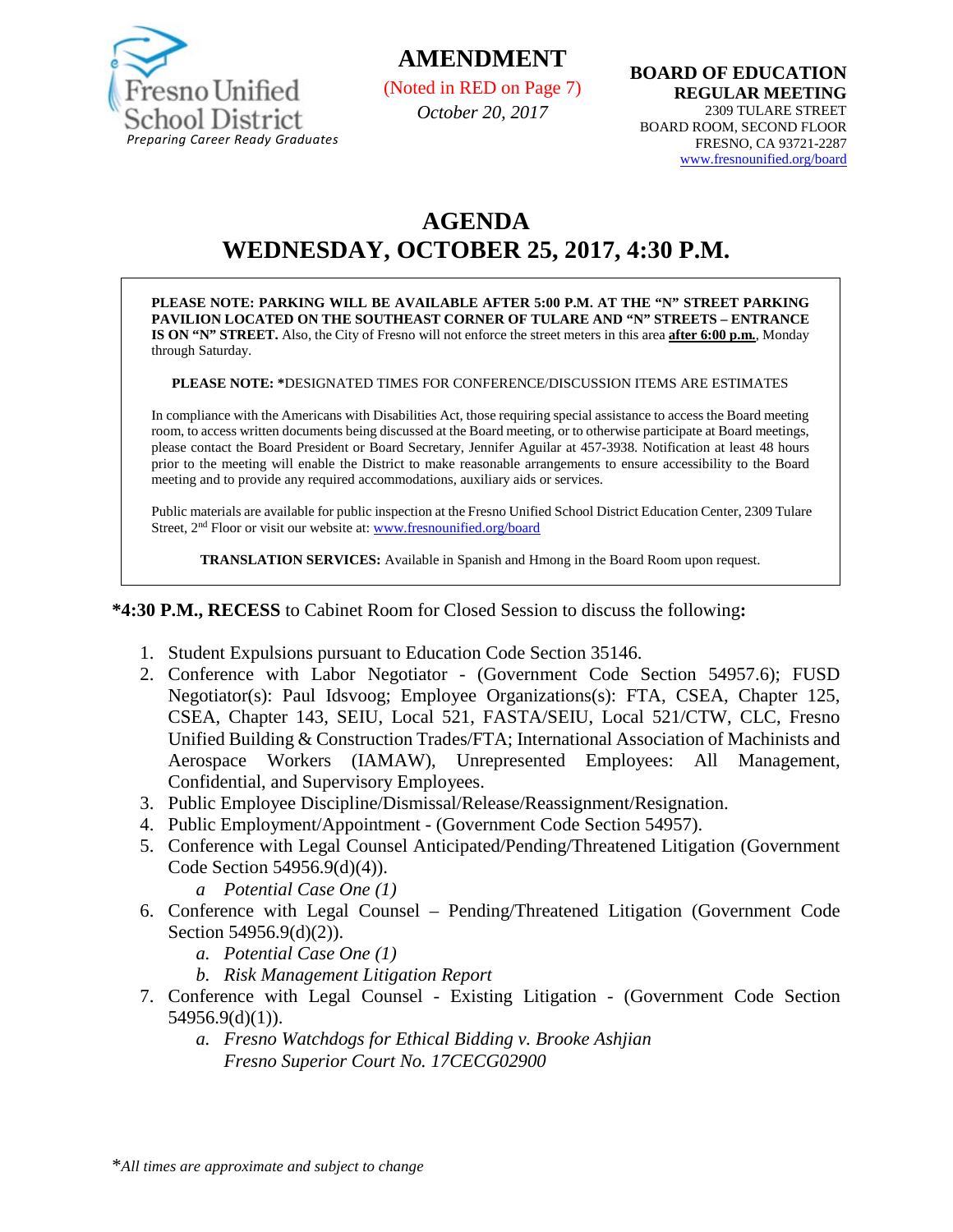**6:00 P.M., RECONVENE** and report action taken during Closed Session, if any.

## **PLEDGE OF ALLEGIANCE**

Fidel Olmos, a parent that has had a positive impact at Olmos Elementary will lead the flag salute.

#### **PRESENT and ADOPT Emergency Resolution in the Event of a Concerted Refusal to Work by Employees (Resolution No. 17-08)**

Included in the Board binders is an Emergency Resolution in the Event of a Concerted Refusal to Work by Employees (Resolution No. 17-08), for the Board's consideration and adoption, in order to address any actual or serious threat of a concerted refusal to work by employees; and authorizing the Superintendent to take any action to ensure and protect the welfare, safety and educational wellbeing of all students; as well as all persons working for the district; protect district property the personal property of persons working for the district when such property is on district grounds; provide necessary staffing and instruction; and take any other actions necessary to carry out the district's Constitutional obligation to provide a safe, secure, and effective educational environment. The Superintendent recommends adoption. Fiscal impact: There is no fiscal impact to the district. Contact person: David Chavez, telephone 457-3566.

## **APPROVE Minutes**

Included in the Board binders are the draft minutes for the August 9, 2017 Regular Meeting and the August 11, 2017 and August 12, 2017 Special Meetings. The Superintendent recommends approval. Contact person: Robert G. Nelson, telephone 457-3884.

## **HEAR Reports from Student Board Representatives**

An opportunity is provided to hear comments/reports from Student Board Representatives from Hoover High School. Contact person: Kim Mecum, telephone 457-3731.

# **HEAR Report from Superintendent**

ALL CONSENT AGENDA items are considered to be routine by the Board of Education and will be enacted by one motion. There will be no separate discussion of items unless a Board member so requests, in which event, the item(s) will be considered following approval of the Consent Agenda.

# **A. CONSENT AGENDA**

# **A-1, APPROVE Personnel List**

Included in the Board binders is the Personnel List, Appendix A, as submitted. The Superintendent recommends approval. Contact person: Paul Idsvoog, telephone 457-3548.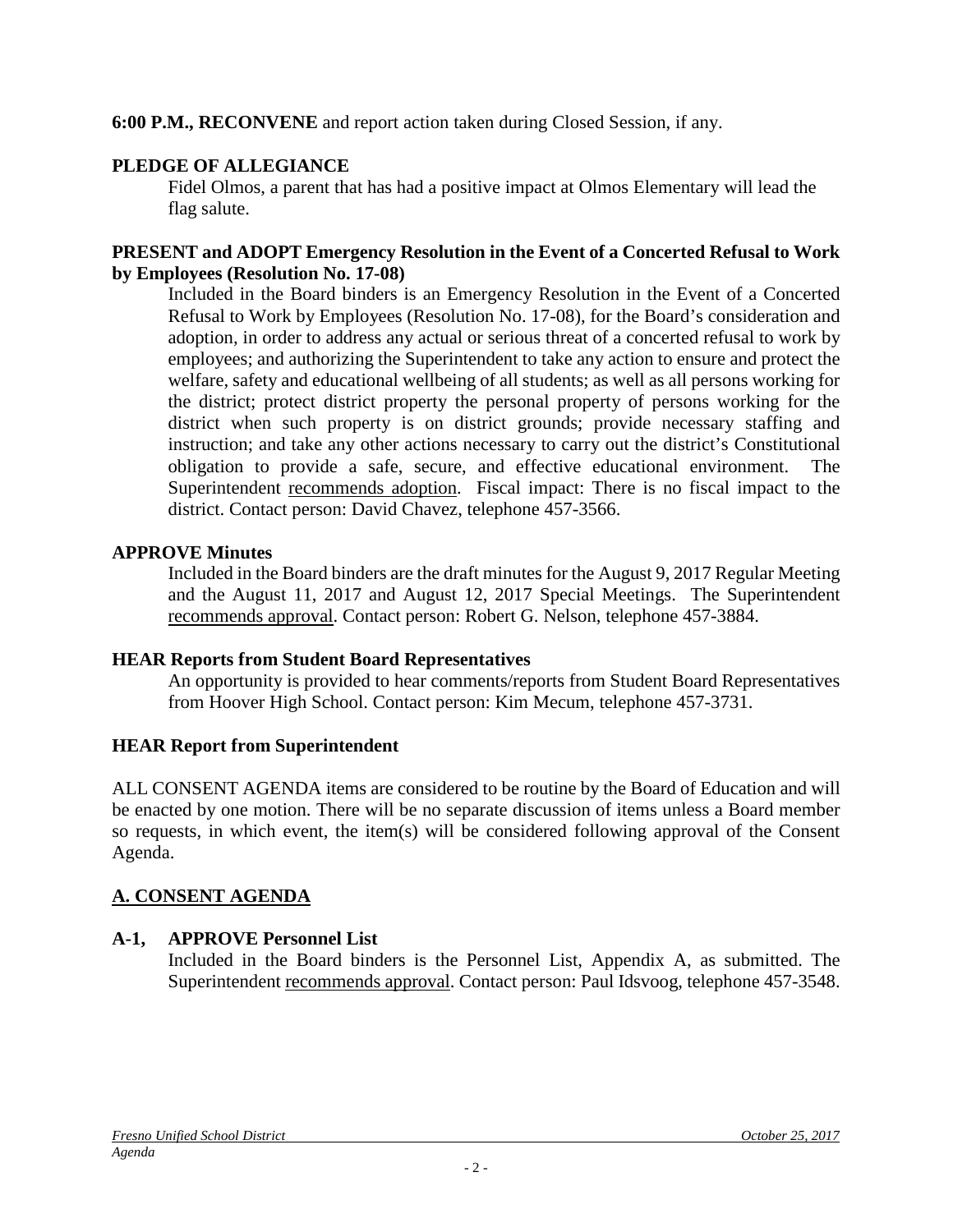## **A. CONSENT AGENDA** - *continued*

**A-2, ADOPT Findings of Fact and Recommendations of District Administrative Board** The Board of Education received and considered the Findings of Fact and Recommendations of District Administrative Panels resulting from hearings on expulsion and readmittance cases conducted during the period since the October 11, 2017 Regular Board meeting. The Superintendent recommends adoption. Contact person: Kim Mecum, telephone 457-3731.

# **A-3, APPROVE Provisional Internship Permits**

Included in the Board binders are Provisional Internship Permit (PIP) recommendations to rehire or hire upon Board approval. The Superintendent recommends approval. Fiscal impact: There is no fiscal impact to the district. Contact person: Paul Idsvoog, telephone 457-3548.

**A-4, APPROVE Award of Bid 18-02, Adult Transition Program Modernization Project** Included in the Board Binders is information on Bid 18-02, to modernize the Adult Transition Program campus including remodeling ten classrooms and the administration office, multi-purpose room and kitchen; constructing two new life skills kitchens and front entrance canopy; improving hardscape, landscape and parking areas; and improving site accessibility.

Staff recommends award to the lowest responsive, responsible bidder:

Mark Wilson Construction, Inc. Fresno, CA \$5,259,830

The Superintendent recommends approval. Fiscal impact: \$5,259,830 is available in the Measure Q Fund. Contact person: Karin Temple, telephone 457-3134.

## **A-5, APPROVE Project to Improve High School Weight/Fitness Rooms, and Authorize Utilization of Individual Piggyback Contracts in 2017/18**

It is recommended that the Board approve a project to provide new/replacement weight and fitness equipment for Bullard, Duncan, Edison, Fresno, Hoover, McLane, Roosevelt and Sunnyside; and future facility improvements for Edison, Fresno, McLane and Sunnyside. The project will replace 15+ year old equipment with equipment that is gender neutral and supports PE, athletics and special education. Information on proposed projects for each school is included in the Board binders. Also recommended are future improvements at Edison, Fresno, McLane and Sunnyside to reduce inequity in the overall space dedicated to weight, fitness, dance and wrestling facilities. Improvements at Edison, Fresno and McLane can be included in the Measure X gym projects in the high school master plans approved by the Board on September 28, 2016. For Sunnyside, a facility in the open area between the tennis courts and north academic building is also in the approved site master plan for Measure X funding. For equipment purchases, approval to utilize piggyback contracts (in the Board binders) is recommended. The Superintendent recommends approval. Fiscal impact: \$2 million for equipment and other site improvements is available in the Unrestricted General Fund Reserve approved in Budget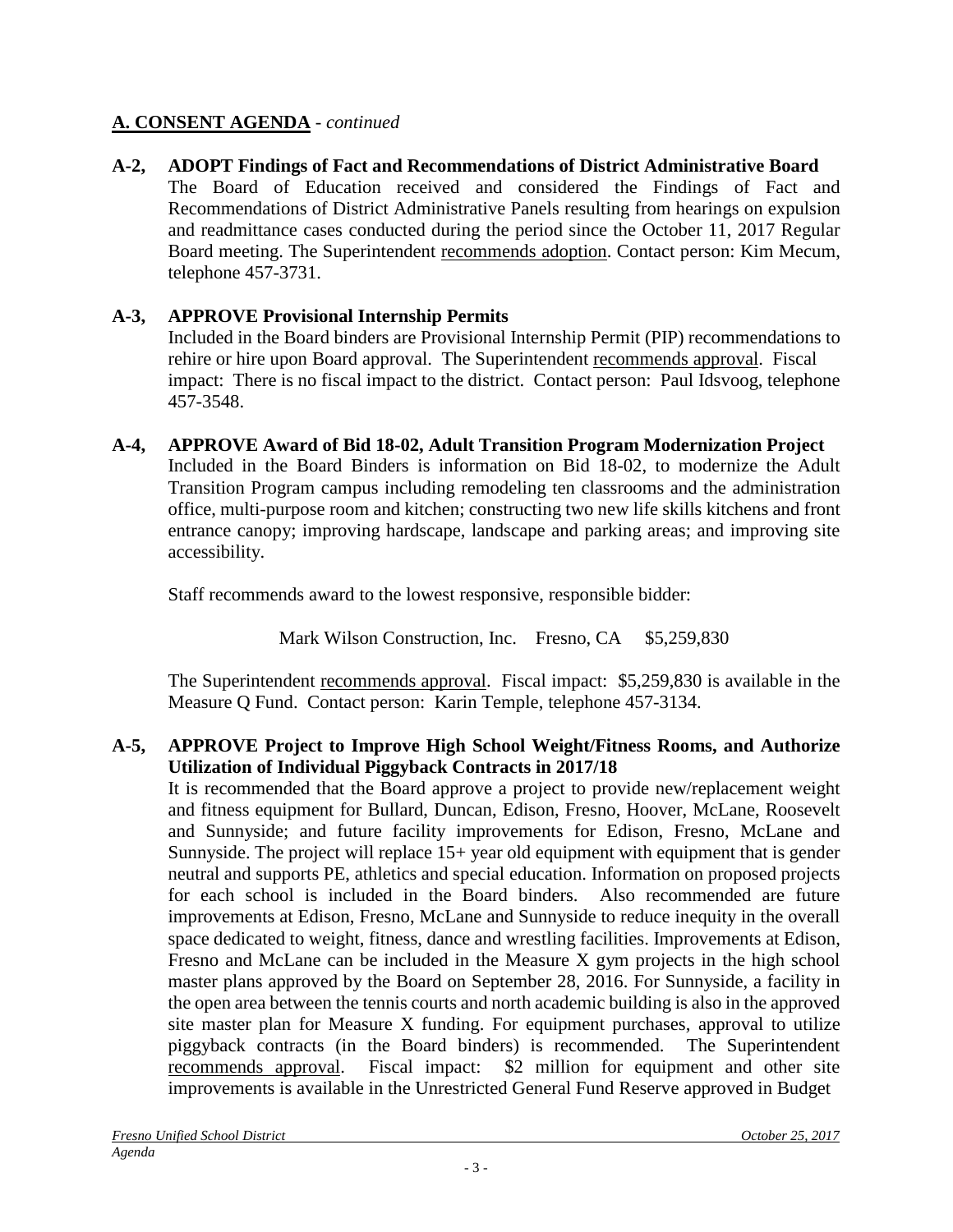#### **A. CONSENT AGENDA** - *continued*

Revision No. 1 on August 9, 2017. Funding for facility improvements was previously identified in Measure X; individual projects will be recommended for approval in the future. The need for additional custodial/ maintenance FTE related to upkeep of the improvements will be evaluated for potential recommendation in the 2018/19 budget development process. Contact person: Karin Temple, telephone 457-3134 or Kim Mecum, telephone 457-3731.

#### **A-6, APPROVE Independent Contractor Services Agreement with WestEd**

Included in the Board binders in an Independent Contractor Services Agreement with WestEd to establish a task force to help guide the African American Academic Acceleration Initiative.

WestEd's support and approach is grounded in its commitment to achieving educational equity and draws from extensive experience designing and facilitating authentic stakeholder engagement opportunities aimed at creating shared ownership and accountability for student success. The scope of work will include:

- 1. Context Setting and Artifact Analysis
- 2. Preparation for Task Force Sessions
- 3. Facilitation of Task Force Sessions
- 4. Support to District Leadership

The Superintendent recommends approval. Fiscal impact: Sufficient funds in the amount of \$60,000 are available in the Chief Academic Office budget. There are two additional agreements with WestEd (Teacher Development - \$150,000 and English Learner Services - \$130,000) bringing the total contracted amount with WestEd to \$340,000. Contact person: Wendy McCulley, telephone 457-3749.

**A-7, ADOPT Variable Term Waiver for Career Technical Education Credential Holders** Variable Term Waiver request for Career Technical Education Credential holders for English Learner Authorization until CTE program is completed. The Superintendent recommends adoption. Fiscal impact: There is no fiscal impact to the district. Contact person: Paul Idsvoog, telephone 457-3548.

## **A-8, DENY Claim #17-0920-0304**

Included in the Board binders is a Claim for Damages by a Minor, case #17-0920-0304. The Superintendent recommends that the Claim be denied and the matter referred to the district's Director of Benefits and Risk Management for further handling. Fiscal impact: There is no fiscal impact to the district at this time. Contact person: Ruth F. Quinto, telephone 457-6226.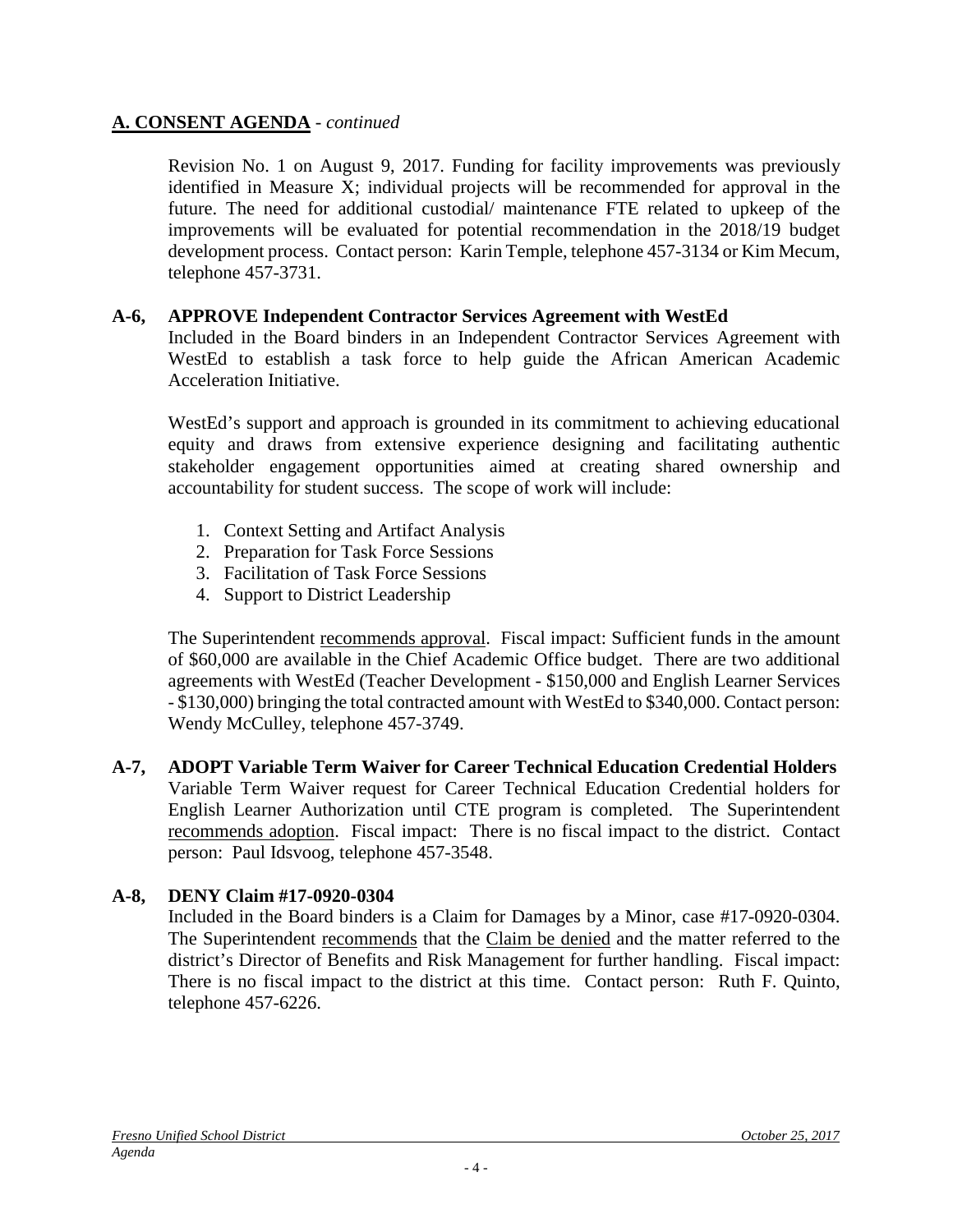#### **A. CONSENT AGENDA** - *continued*

#### **A-9, RATIFY Amendment to Agreement with Fresno County Superintendent of Schools for the 2017/18 CalWORKs Funding**

Included in the Board binders is an amendment to an agreement with Fresno County Superintendent of Schools for the 2017/18 CalWORKs funding. The CalWORKs funding for Fresno Adult School is to provide educational services to referred public assistance recipients under CalWORKs. Services include orientation, assessment, and instruction in Adult Secondary Education, English as a Second Language, and Career Technical Education training. Fresno Adult School is responsible for quarterly reporting of fiscal expenditures, student attendance, and student assessment data. The Superintendent recommends ratification. Fiscal impact: There is no fiscal impact to the district. Contact person: Kim Mecum, telephone 457-3731.

#### **A-10, RATIFY the Filing of Notices of Completion for the Following Projects**

Included in the Board binders are Notices of Completion for the following projects, which have been completed according to plans and specifications.

#### **Bid 17-17, Hoover High School Cooling Tower Replacement**

## **Bid 17-26 A-D, Installation of Exterior Lighting Upgrade at Various Campuses**

The Superintendent recommends ratification. Fiscal impact: Retention funds are released in accordance with contract terms and California statutes. Contact person: Karin Temple, telephone 457-3134.

#### **A-11, RATIFY Purchase Orders from July 1, 2017 through July 31, 2017**

Included in the Board binders is information on purchase orders issued from July 1, 2017, through July 31, 2017. Purchase orders for \$10,000 or more are presented first, followed by purchase orders for less than \$10,000. The Superintendent recommends ratification. Fiscal impact: Funding is noted on the attached pages. Contact person: Karin Temple, telephone 457-3134.

#### **END OF CONSENT AGENDA (ROLL CALL VOTE)**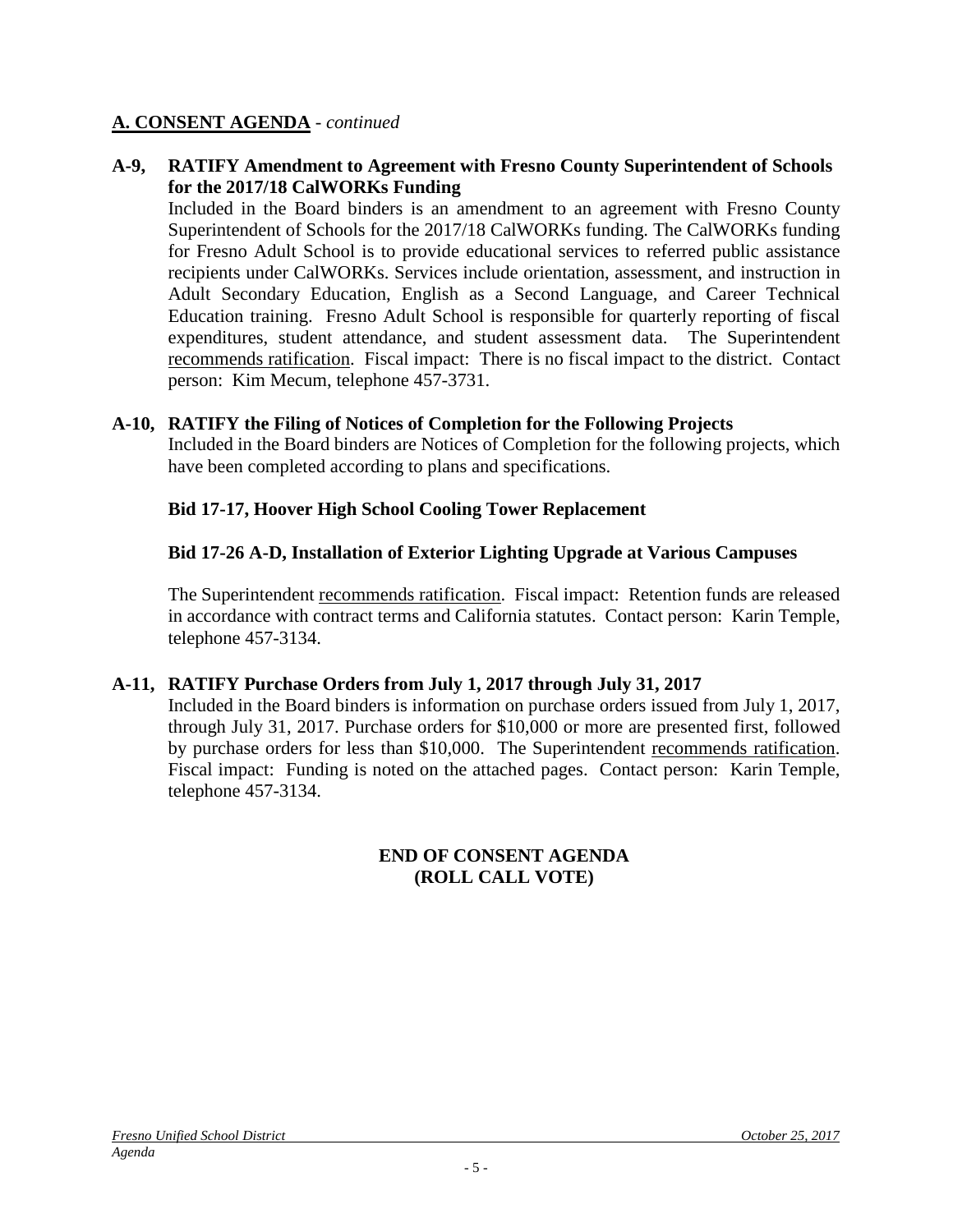# **UNSCHEDULED ORAL COMMUNICATIONS**

Individuals who wish to address the Board on topics within the Board's subject matter jurisdiction, but **not** listed on this agenda may do so at this time. While all time limitations are at the discretion of the Board President, generally members of the public will be limited to a maximum of three (3) minutes per speaker for a total of thirty (30) minutes of public comment as designated on this agenda. Any individual who has not had an opportunity to address the Board during this initial thirty (30) minute period may do so at the end of the meeting after the Board has addressed all remaining items on this agenda. Individuals with questions on school district issues may submit them in writing. The Board will automatically refer to the Superintendent any formal requests that are brought before them at this time. The appropriate staff member will furnish answers to questions. Please note that if you wish to address the Board on an agenda item, you should do so when that specific item is called.

## **B. CONFERENCE/DISCUSSION AGENDA**

## **6:30 P.M.**

**B-12, PRESENT and DISCUSS Performance Indicators for Local Control and Accountability Plan Local Priorities 1-3, 6**

The California School Dashboard shows performance levels on six state performance indicators and four local indicators. While the state indicator results are collected from statewide databases and sources, local indicator data is left to the Local Education Agency (LEA) for collection and reporting.

A public meeting to report the results is required prior to uploading the data and requires no formal action from the Board of Education.

The performance standards for the local performance indicators 1-3, 6:

- Appropriately Assigned Teachers, Access to Curriculum-Aligned Instructional Materials, and Safe, Clean and Functional School Facilities (Priority 1)
- Implementation of State Academic Standards (Priority 2)
- Parent Engagement (Priority 3)
- School Climate (Priority 6)

Fiscal impact: There is no fiscal impact to the district. Contact person: Kurt Madden, telephone 457-3895.

## **6:45 P.M.**

#### **B-13, PRESENT and DISCUSS Conceptual Planning for New Southeast Elementary School**

Staff will present planning concepts for the new Southeast Elementary School. A new elementary school is needed in the Sunnyside High School region to accommodate increases in enrollment, and was prioritized by the Board for Measure X funding. Fiscal impact: There is no fiscal impact to the district. Contact person: Karin Temple, telephone 457-3134.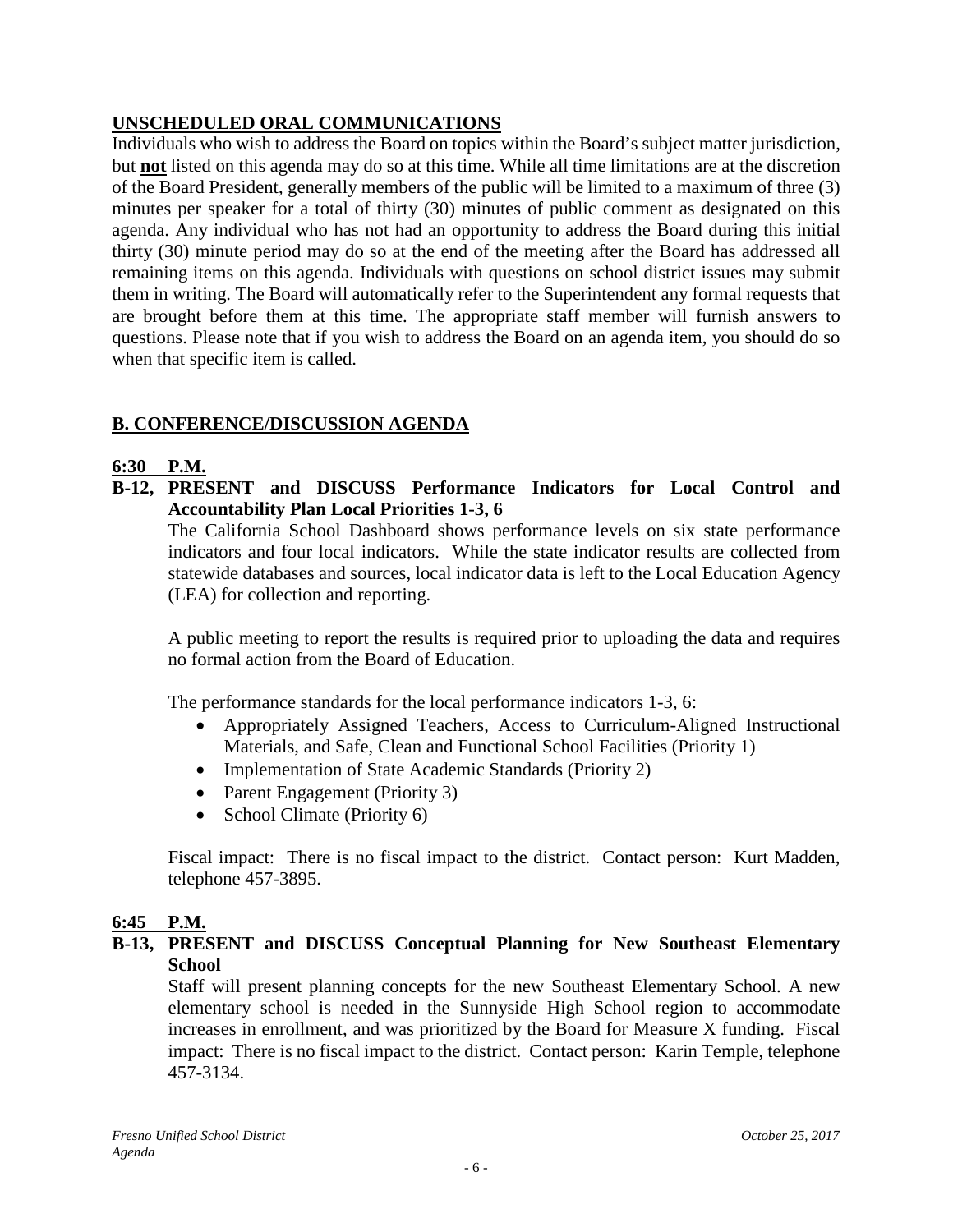#### **B. CONFERENCE/DISCUSSION AGENDA** – *continued*

#### **7:00 P.M.**

**B-14, DISCUSS Assembly Bill (AB) 1915 Pupil Instruction: Social Sciences: Armenian Genocide**

The Board will have an opportunity to discuss the requirements of Assembly Bill (AB) 1915.

This bill would enact the Armenian Genocide Education Act, and would provide that the instruction in human rights issues may also include particular attention to the study of the inhumanity of the Armenian, Cambodian, Darfur, and Rwandan genocides.

Fiscal impact: There is no fiscal impact to the district. Contact person: David Chavez, telephone 457-3566.

#### **7:15 P.M.**

#### **B-15, DISCUSS and APPROVE Proposed Revisions for Board Bylaws (BB), Board Policies (BP), Administrative Regulation (AR), and Exhibit (E)**

Included in the Board binders are proposed revisions to the listed Board Bylaws (BB), Board Policies (BP), Administrative Regulations (AR), and Exhibit (E) for the Board's consideration and adoption.

- BB 9000 Role of the Board (Powers and Responsibilities)
- BB 9100 Annual Organizational Meeting
- BB 9121 President
- BB 9122 Secretary
- BB 9123 Clerk
- BB 9230 Orientation
- BB 9320 Meetings and Notices
- BB 9322 Agenda Meeting/Materials
- BB 9323 Meeting Conduct
- BP 2121 Superintendent's Contract
- BP 2122 Administration Superintendent of Schools: Job Description
- BP 2210 Administrative Leeway in Absence of Governing Board Policy
- BP 4111 Recruitment and Selection
- BP 4113 Assignment
- BP 4312.1 Contracts
- BP 5022 Students
- AR 4117.5 Termination Agreements
- AR 4313.2 Promotion/Demotion/Reclassification
- AR 4313.3 (NEW) Mid-Year Certificated Administrator Reassignment to the Classroom or Demotion
- E 2122 Superintendent of Schools: Responsibilities and Duties